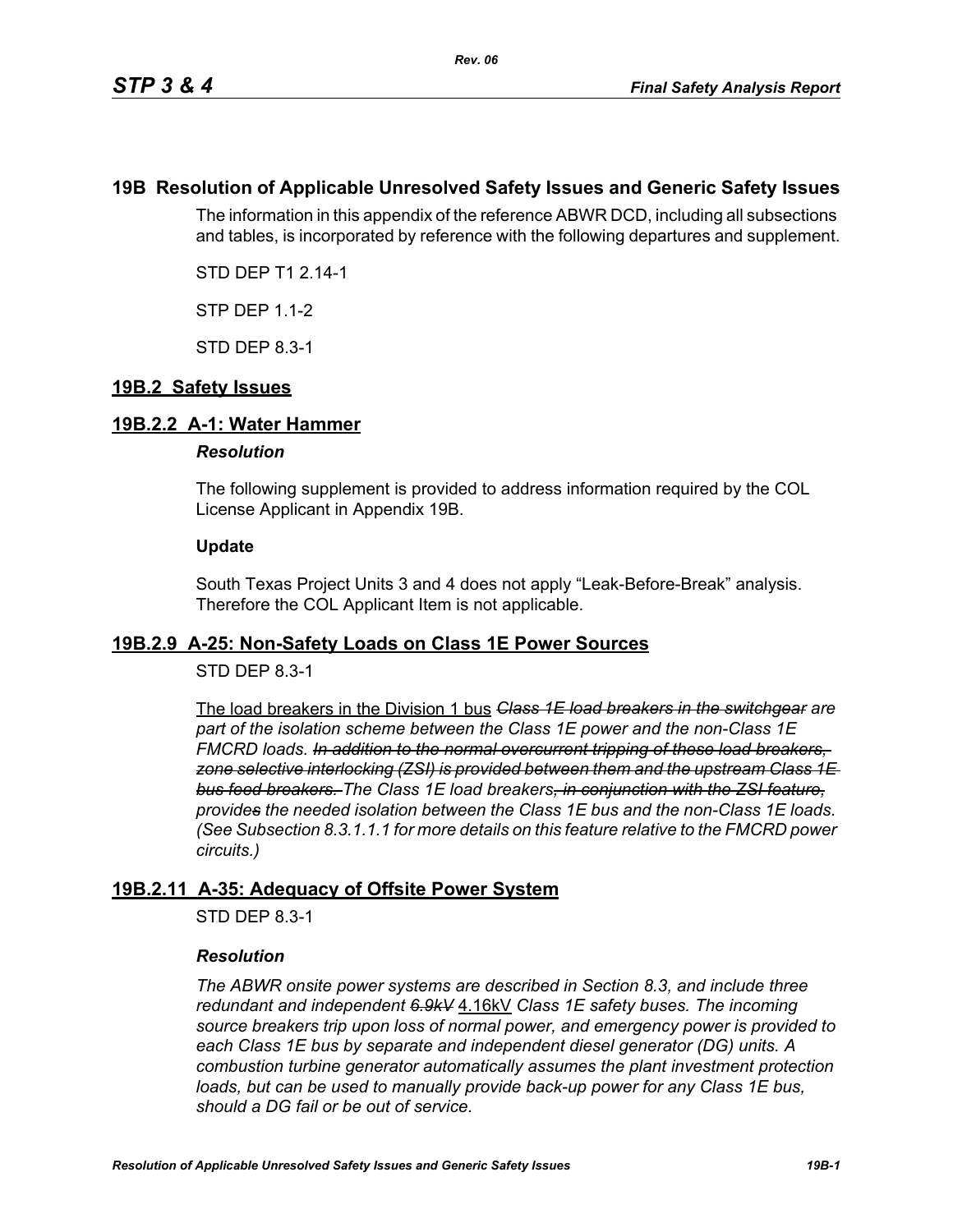# **19B.2.12 A-36: Control of Heavy Loads Near Spent Fuel**

STP DEP 1.1-2

## *Resolution*

*(6) The heavy load handling system is designed in accordance with relevant requirements of GDC 2, 4, and 61 and the guidance of References 19B.2.12-2 , and 19B.2.12-5 through 19B.2.12-7. The ABWR design is for a single unit* STP 3 & 4 is a dual-unit station. The Units do not share heavy load handling systems*; therefore GDC 5 is* satisfied *not applicable (Subsections 9.1.5.1 and Section 3.1).*

The following supplement is provided to address information required by the COL License Applicant in Appendix 19B.

## **Update**

STP DEP 1.1-2

The COL Applicant Items identified in Items (1) and (3) above are discussed in COLA Section 9.1.6.6. STP 3 & 4 is a dual-unit station. The Units do not share heavy load handling systems therefore GDC 5, Sharing of Structures, Systems, and Components, is satisfied.

# **19B.2.17 A-47; Safety Implications of Control Systems**

### *Resolution*

The following supplement is provided to address information required by the COL License Applicant in Appendix 19B.

## **Update**

The required testing, inspection and replacement guidance will be developed consistent with the plant operating procedure development plan described in Section 13.5. (COM 19B-2)

## **19B.2.18 A-48: Hydrogen Control Measures and Effects of Hydrogen Burns on Safety Equipment**

STD DFP T1 2 14-1

## *Acceptance Criteria*

*An inerted containment and the provision for permanently installed hydrogen recombiners are* is *acceptable as* a *hydrogen control measures.*

### *Resolution*

*The issue of a large amount of hydrogen being generated and burned within containment was resolved as stated in the NRC document SECY 89-122 dated April*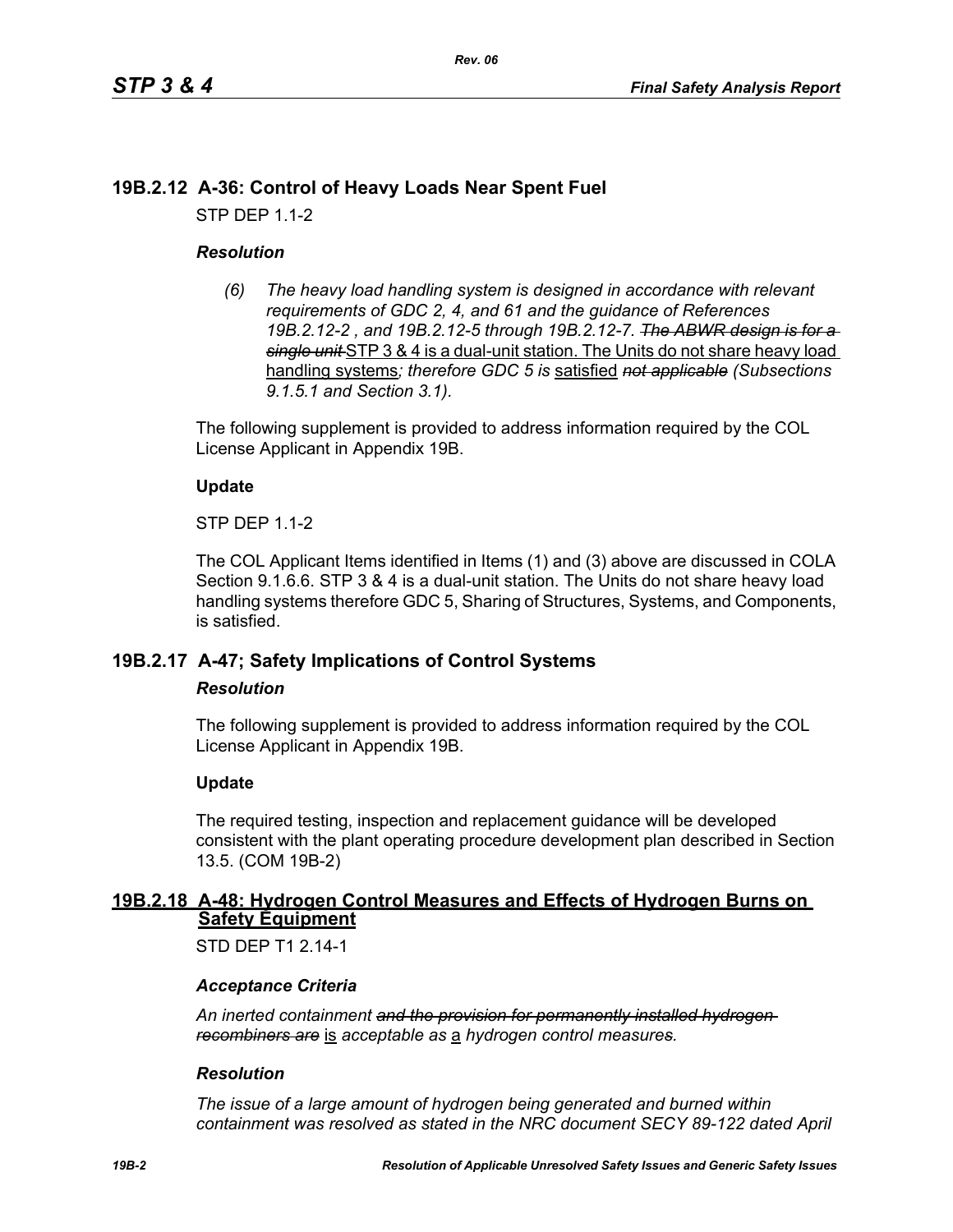*19, 1989 (Reference 19B.2.18-3). This issue covers hydrogen control measures for recoverable degraded core accidents for all BWRs. Extensive research in this area has led to significant revision of the Commission's hydrogen control regulations, given in 10 CFR 50.44, published December 2, 1981* September 16, 2003*.*

## **19B.2.27 C-1: Assurance of Continuous Long-Term Capability of Hermetic Seals on Instrumentation and Electrical Equipment**

### *Resolution*

The following supplement is provided to address information required by the COL License Applicant in Appendix 19B.

#### **Update**

NUREG-0588 was considered in the design of the ABWR (Table 1.8-22). FSAR Section 3.11.6 discusses the Environmental Qualification program for STP Units 3 and 4.

The STP 3&4 Environmental Qualification (EQ) Program, as described in document U7-PROJ-K-PRD-0025 was developed to meet the requirements of Regulatory Guide 1.89, Rev 1, which includes compliance with NUREG-0588.

Some of the specific provisions of the EQ Program document relating to qualification of seals are provided below.

In section 6.2.4, Performance Specifications, the following is stated:

*Equipment specifications shall include the following characteristics, as applicable:*

 The goal for design and qualified life of the equipment is sixty years. The equipment and qualification specifications shall include the requirement to address equipment which may have a design or qualified life shorter than sixty years and address any maintenance requirements to maintain the design or qualified life in the equipment instruction manual and the qualification documentation as applicable.

This section identifies requirements to address items that have a design life of less than 60 years and identify maintenance requirements to maintain the design or qualified life.

In section 6.3.2, Qualified and Design Life Goals, the following is provided:

*Qualified life shall be established for safety-related equipment installed in a harsh environment. Equipment exposed to a harsh environment has a qualified life goal of 60 years plus DBA/post-DBA duration. The demonstration of qualified life is performed by testing and/or analysis and includes the applicable effects of aging. For components susceptible to aging, a qualified life is established that includes the effects of the radiation and temperature experienced at their respective locations within the plant coupled with wear, as applicable. When a 60 year qualified life is*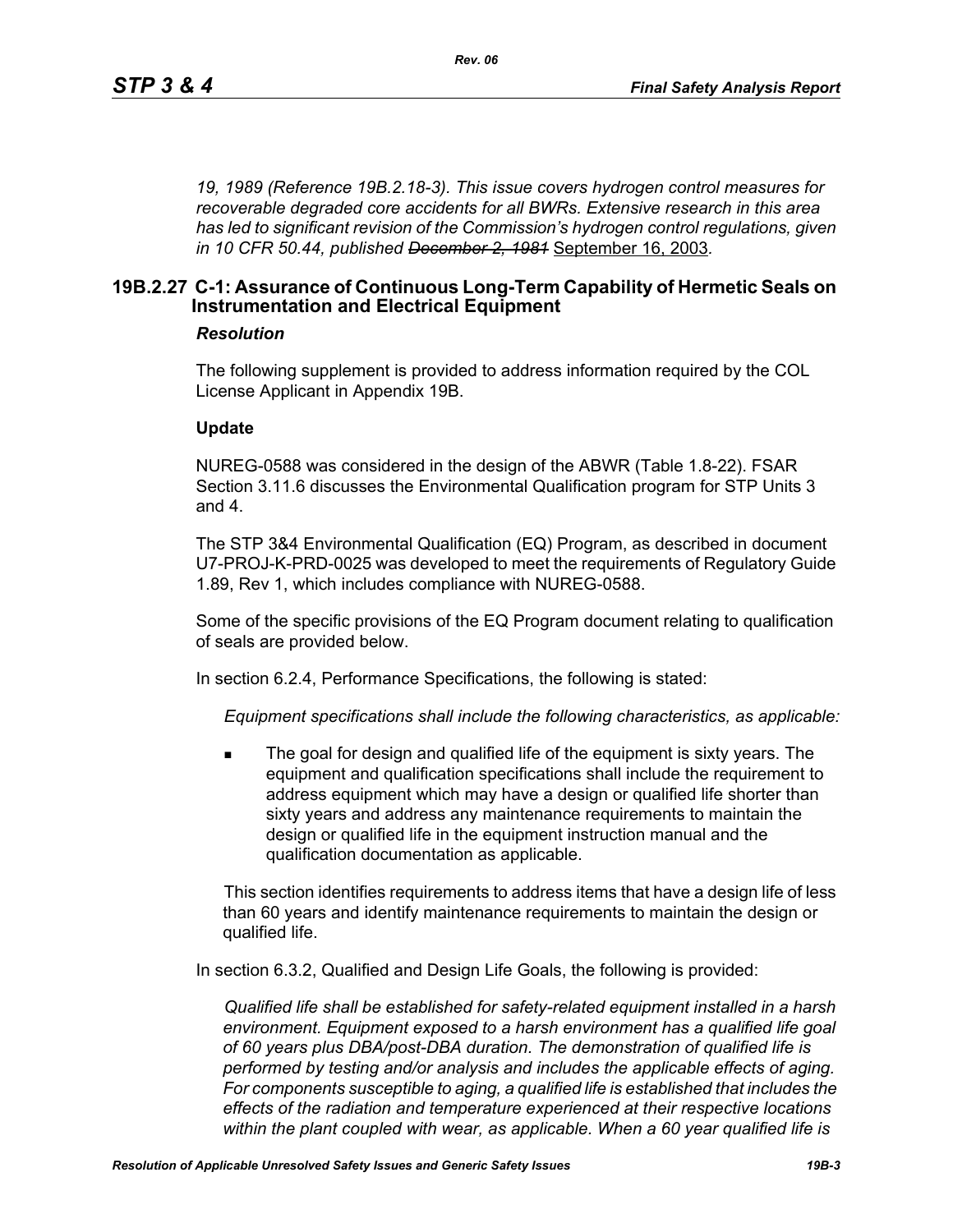*not achievable, a shorter qualified life is established and a replacement program is implemented. Shelf life shall be considered in the equipment qualification program for safety-related equipment. The environmental conditions for equipment storage (temperature, relative humidity, radiation, dust, etc.) under which shelf life was established shall be specified. This information shall be documented along with the qualified life determination and included in the equipment qualification data package for use in the STP 3&4 EQ maintenance program for verification of qualified life adequacy....*

*...The report shall include a list of components that are susceptible to degradation due to effects of the said parameters. The report shall identify nonmetallic materials in the component (e.g. o-rings, hermetic seals, etc.) that are subject to degradation due to environmental conditions and their basis to perform the required functions successfully during their target life. Maintenance & Surveillance (M&S) requirements and replacement frequencies of parts that are subject to environmental degradation shall be also provided.*

This section identifies several aspects of qualification that relate to seals, including effects of radiation, temperature and wear. It addresses concerns associated with equipment storage conditions and shelf life and that all these aspects need to be documented in the EQ qualification package. It also specifically calls out that nonmetallic material such as found in o-rings and seals shall be identified in the documentation and addressed in the maintenance and surveillance requirements, including replacement frequencies for these items, as appropriate.

Section 7.1.1.1, Submergence, states the following:

*Electric equipment located in an area where rapid pressure changes are postulated simultaneously with the most adverse relative humidity should be qualified to demonstrate that the equipment seals and vapor barriers will prevent moisture from penetrating into the equipment to the degree necessary to maintain equipment functionality.*

This addresses concerns with respect to seals performing their function to prevent moisture intrusion in a manner that maintains equipment functionality.

In section 9.1.3, Maintenance & Surveillance Requirements to Maintain Qualification, it states:

*...The equipment qualification documentation shall identify any special requirements to maintain the qualification status following maintenance, testing or calibration activities.*

This provides direction that information relating to actions required to maintain qualification following maintenance, testing or calibration activities, which is often the case with seals or o-rings, is to be described in the equipment qualification documentation.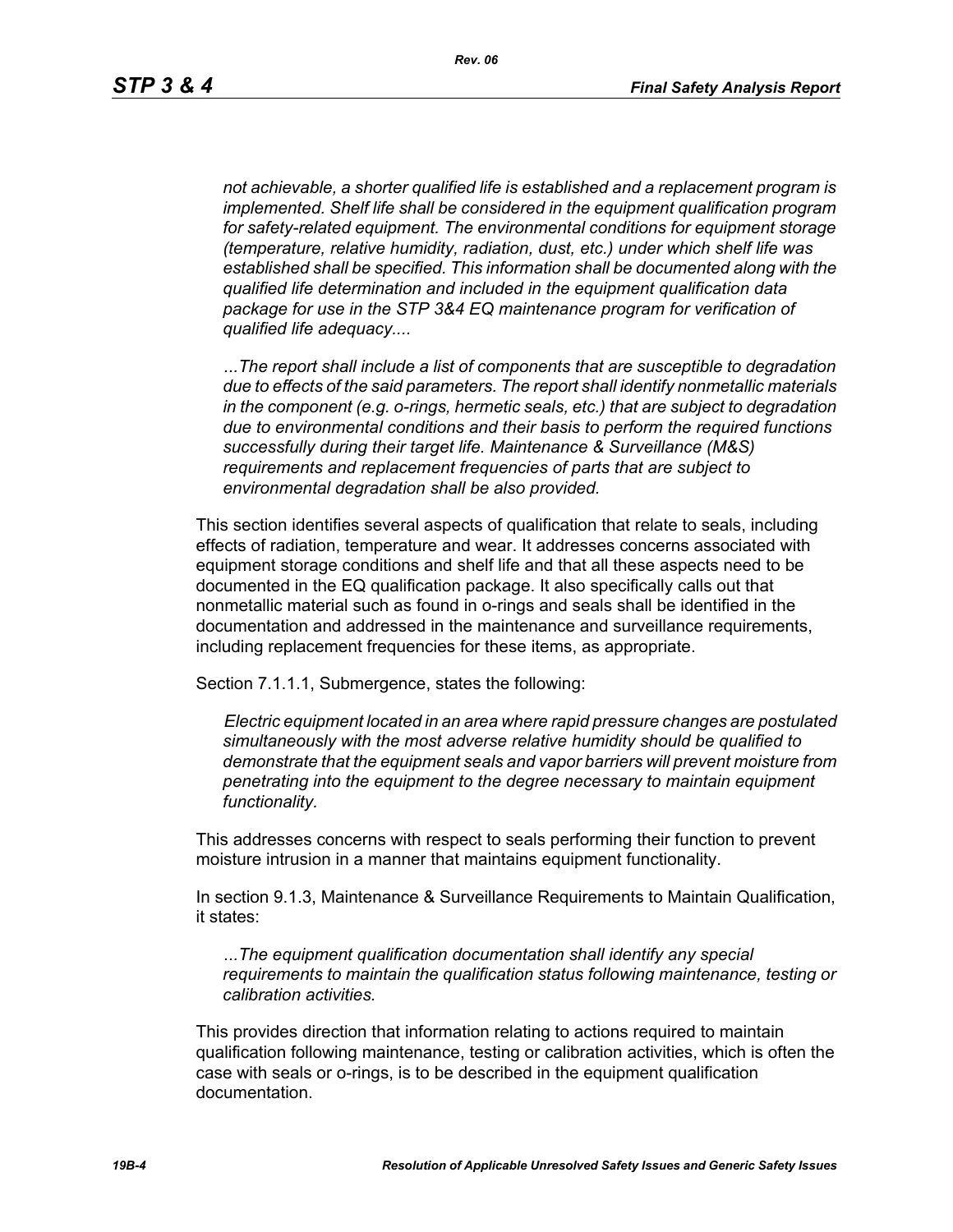Lastly, section 10.1.9, Environmental Qualification Document (the STP maintained EQ documentation), states:

*Rev. 06*

*Environmental Qualification Document (EQD) will be prepared summarizing the environmental qualification reports for all safety-related electrical and mechanical equipment located in harsh environments. The EQD as a minimum includes the following:*

*c) Identification of maintenance that potentially could invalidate the environmental qualification of the equipment. The equipment qualification documentation shall identify any special requirements to maintain the qualification status following maintenance, testing, or calibration activities.*

This provides assurance that required environmental qualification information will be maintained in the STP 3&4 EQ program documents. The EQ program also states that this information will be maintained in an EQ database, which will allow monitoring and tracking of items related to seals and o-rings and in the EQ maintenance program.

## **19B.2.29 C-17: Interim Acceptance Criteria for Solidification Agents for Radioactive Solid Wastes Issue**

### *Resolution*

The following supplement is provided to address information required by the COL License Applicant in Appendix 19B.

## **Update**

COLA Section 11.4.3 discusses compliance to 10CFR 61.56 and the Process Control Program for the solidification process.

## **19B.2.35 51: Proposed Requirements for Improving the Reliability of Open Cycle Service Water Systems**

### *Resolution*

The following supplement is provided to address information required by the COL License Applicant in Appendix 19B.

### **Update**

The information required from the COL Applicant is provided in Section 9.2.5 (Ultimate Heat Sink (UHS)), and Section 9.2.15 (Reactor Service Water (RSW)).

Specifically:

 $\blacksquare$  Ice as a flow blockage mechanism is discussed in Section 9.2.5.7.3.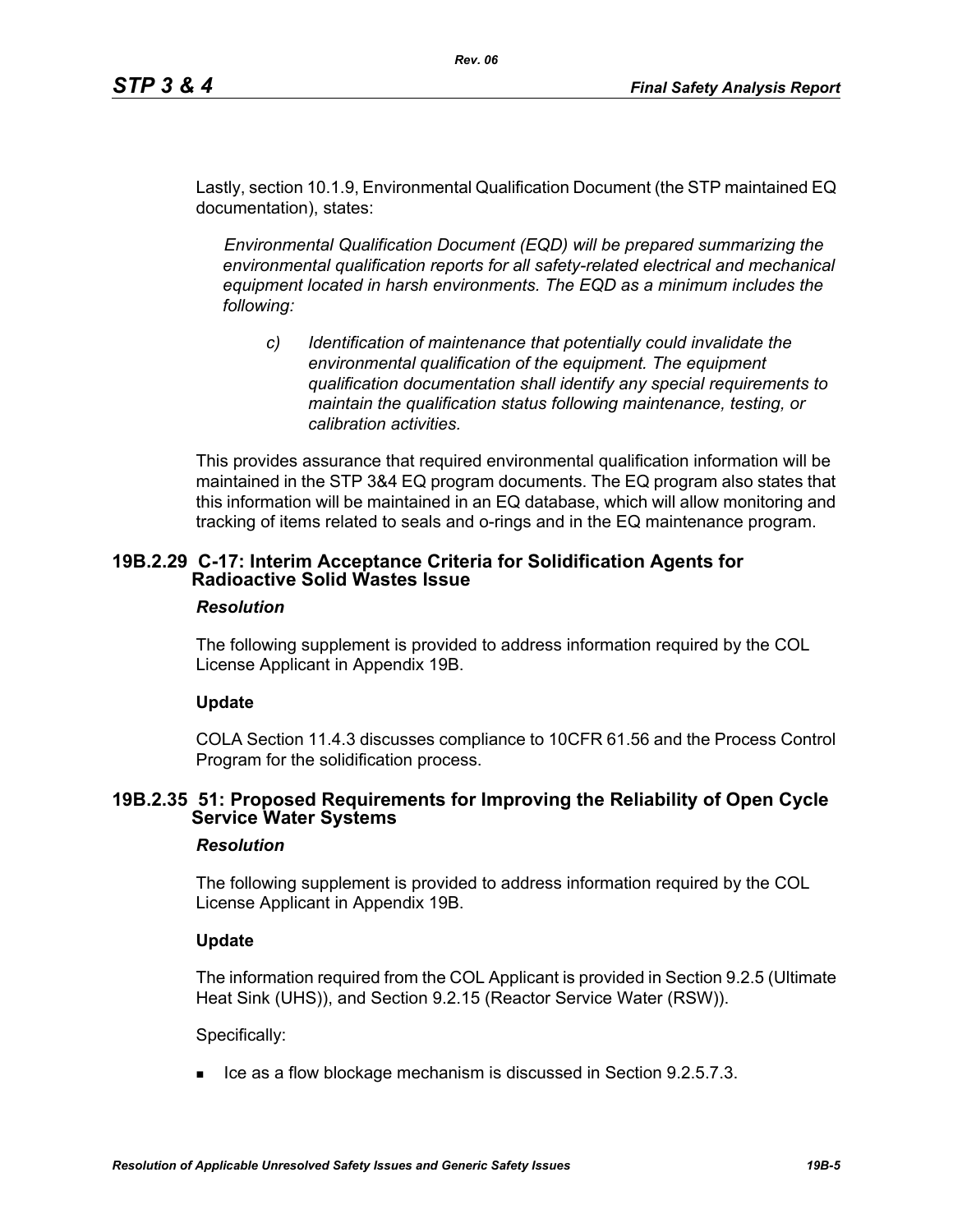*Rev. 06*

- Direct service water is not used for component cooling. Transfer of heat from the component heat loads via a heat exchanger to the service water system and ultimate heat sink is discussed in section 9.2.5.3.1
- Reactor service water is treated as needed to reduce the effect of mud, silt, or organisms, as described in Section 9.2.5.4.1
- Materials for piping, pumps, and heat exchangers that offer greater resistance to the range of probable water chemistry conditions are described in Section 9.2.5.8.
- **Provisions to facilitate the inspection of service water piping are described in** Section 9.2.5.3.1. Replacement of Reactor Service Water piping sections during plant life will be in accordance with the ASME Section XI program as described in Section 6.6.
- The STP well water system provides the non-safety related makeup capability for the ultimate heat sink as described in Section 9.2.5.3.4.
- The Ultimate Heat Sink and the Reactor Service Water system meet the design bases during a loss of offsite power. These systems are designed to perform their cooling function assuming a single active failure in any mechanical or electrical system as described in Section 9.2.5.8 and Section 9.2.15.2.1.

# **19B.2.38 75: Generic Implications of ATWS Events at Salem Nuclear Plant Issue** *Resolution*

The following supplement is provided to address information required by the COL License Applicant in Appendix 19B.

## **Update**

The program for post-trip review of unscheduled reactor shutdowns, the program for post-maintenance operability testing, and the program for control of vendor related modifications, preventative maintenance and surveillance for reactor trip breakers are included in the programs discussed in Section 13.5.3.3.2.

# **19B.2.45 105: Interfacing Systems LOCA at BWRs**

### *Resolution*

The following supplement is provided to address information required by the COL License Applicant in Appendix 19B.

### **Update**

No longer listed in NUREG-0933. Therefore, not applicable to future reactor plants.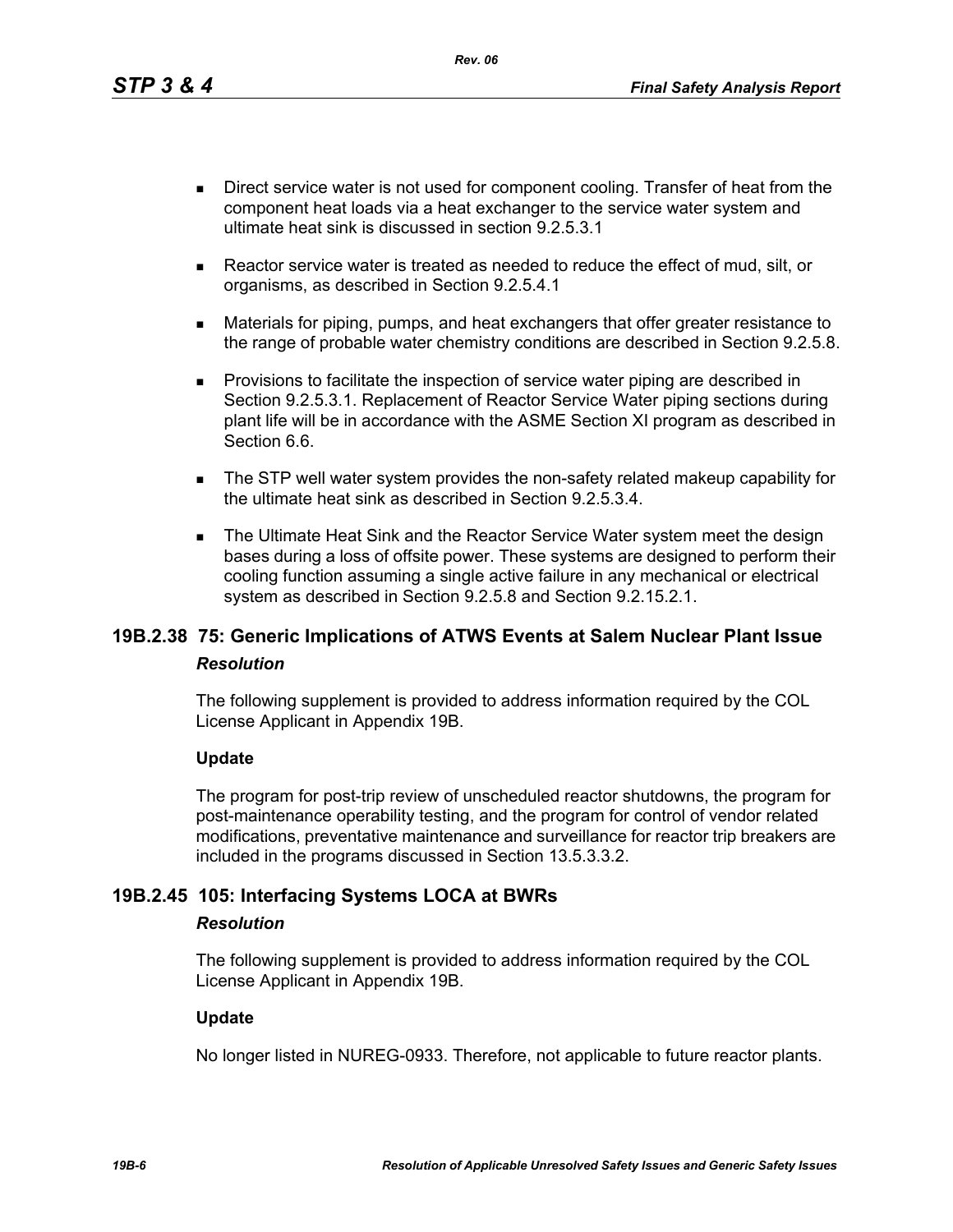# **19B.2.49 120: On-Line Testability of Protection Systems Issue** *Resolution*

The following supplement is provided to address information required by the COL License Applicant in Appendix 19B.

## **Update**

The Maintenance Rule Program for STP Units 3&4 is described in COLA Section 17.06S.

# **19B.2.55 145: ACTIONS TO REDUCE COMMON CAUSE FAILURES**

## *Resolution*

The following supplement is provided to address information required by the COL License Applicant in Appendix 19B.

## **Update**

The Maintenance Rule Program for STP Units 3&4 is described in COLA Section 17.06S.

## **19B.2.56 151: Reliability of Anticipated Transient Without Scram Recirculation Pump Trip (ATWSRPT) in BWRs Issue**

## *Resolution*

The following supplement is provided to address information required by the COL License Applicant in Appendix 19B.

## **Update**

The Maintenance Rule Program for STP Units 3&4 is described in COLA Section 17.06S.

# **19B.2.57 153: Loss of Essential Service Water in Light-Water Reactors Issue** *Resolution*

The following supplement is provided to address information required by the COL License Applicant in Appendix 19B.

## **Update**

The design of the RSW system is presented in STP 3&4 COLA, Section 9.2.15. The design of the Ultimate Heat Sink is presented in COLA Section 9.25, which includes measures to prevent flow blockage from ice formation. The RSW system and UHS system has been included in the site-specific PRA described in COLA Section 19. The Maintenance Rule Program for STP Units 3&4 is described in COLA Section 17.06S.